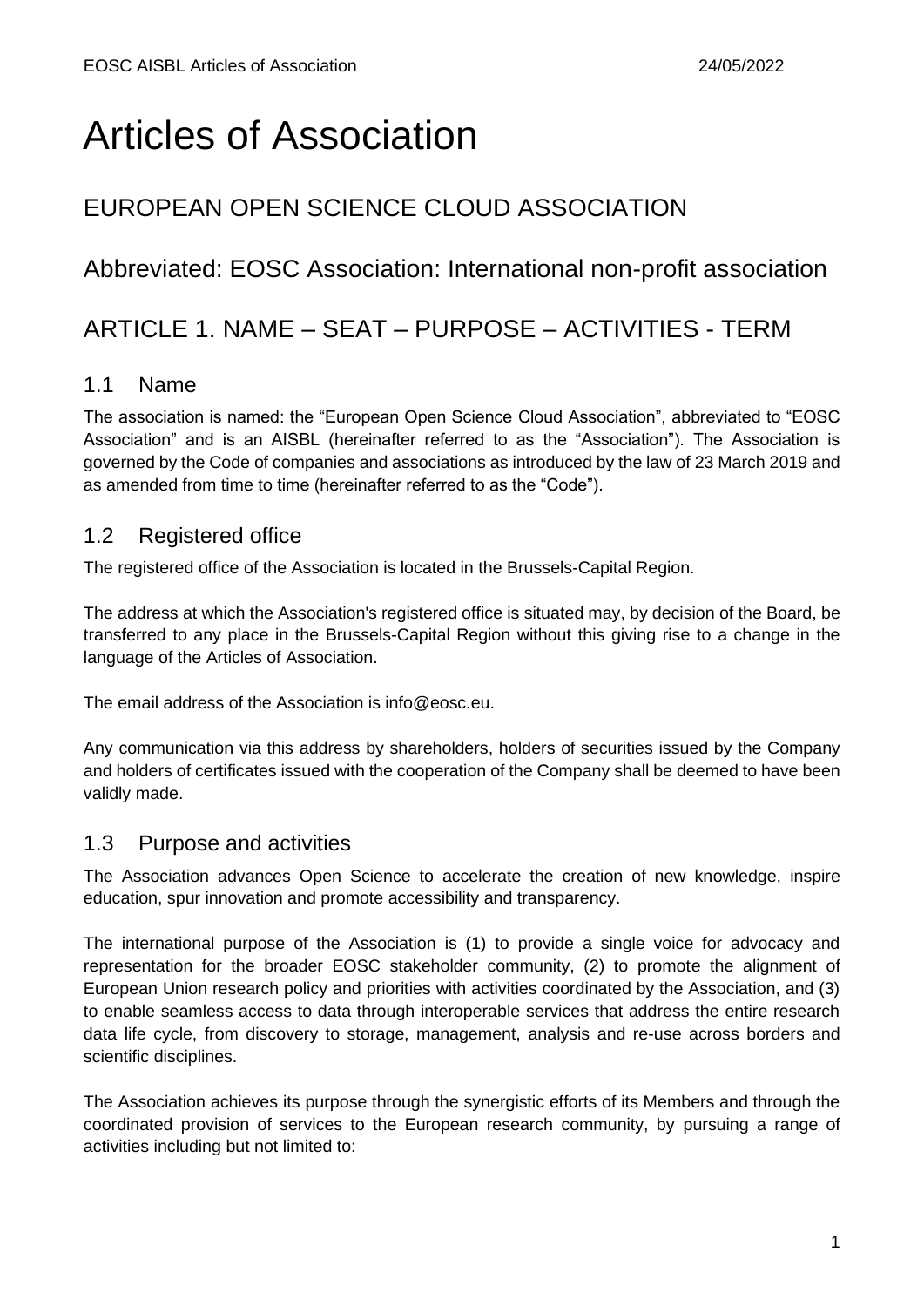- Bringing together key stakeholders in the European research environment, including research funders, service providers, representatives of the research community, intergovernmental organisations, and Mandated Organisations of Members States and Associated Countries to agree strategies for the advancement of Open Science and for optimising the conditions for research outcomes to benefit European society;
- Collaborating with the European Commission, Member States and Associated Countries on activities including but not limited to establishing a Partnership and developing and communicating a Strategic Research and Innovation Agenda (SRIA) for Open Science for the European Research Area;
- Maintaining alignment between the operations sponsored by the Association and the European Commission's Open Science strategy;
- Identifying key infrastructure requirements for the representation, capture, storage, processing and appropriate sharing of diverse forms of data;
- Promoting FAIR data and the coordination of standards development and adoption among researchers and data service providers;
- Enabling key services, including but not limited to e-infrastructures, to promote broad and secure access to data resources and data processing services;
- Coordinating and fostering technical environments and promoting the skills that enable the federation of existing and new scientific data infrastructures, distributed across disciplines within the geographic territory of Members as defined in Article 2.1.
- Facilitating communication, outreach and engagement with its Members and Observers, external service providers, research communities, stakeholder organisations and society as a whole to assure transparency and promote Open Science for the benefit of all.

#### 1.4 Term

The Association is established for an indefinite period of time.

# ARTICLE 2. MEMBERS AND OBSERVERS

#### 2.1 Admission conditions

The Association is comprised of Members and Observers.

Members and Observers must:

- 1. Be a legal entity established in accordance with the laws and customs of the country of origin or be constituted as an intergovernmental organisation pursuant to an international treaty in accordance with principles of international law. They cannot be a department of national governments or ministries;
- 2. Confirm in writing that they embrace and endorse the vision of the Association and adhere to its values;
- 3. Have a substantial and significant interest in, and potential contribution to or impact on EOSC.

All Members other than international organisations must be legal entities established in an EU Member State or a country associated to the latest EU Framework Programme for Research and Innovation. Existing Members that do not fulfil these conditions shall cease to be Members within one year after the entry into force of the EU Regulation establishing the latest EU Framework Programme for Research and Innovation. Observers may be established outside this area.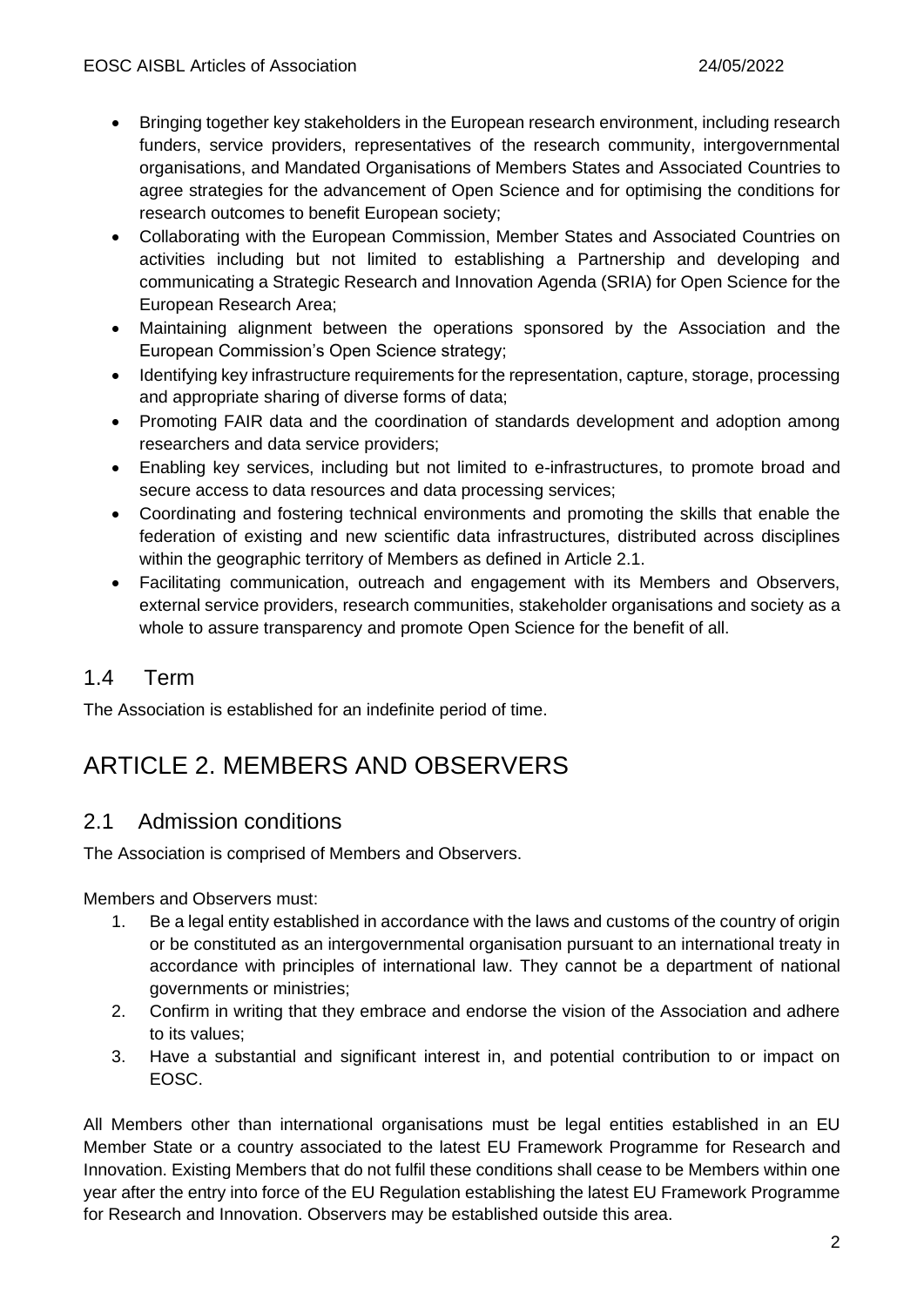All Members that are international organisations must (i) include a majority of members that are EU Member States or countries associated to the latest EU Framework Programme for Research and Innovation and (ii) have as a principal objective to promote scientific and technological cooperation in Europe. Observers that are international organisations do not need to fulfil conditions (i) and (ii).

Each Member state or associated country that has one or more organisations that are Members of the Association may appoint one (1) Member to act as its mandated organisation, to represent national interests. International organisations that are Members of the Association may appoint one (1) Member to act as their mandated organisation, to represent their views.

European Research Infrastructures Consortia that are Members of the Association may appoint one (1) Member to act as their mandated organisation, to represent their views.

#### 2.2 Rights and obligations of Members and Observers

- a. Members being not for profit organisations Members being not for profit organisations bear the following rights:
	- 1. Attending the meetings of the General Assembly;
	- 2. Voting at the General Assembly;
	- 3. Presenting in person their defence before the General Assembly, prior to being excluded from membership;
	- 4. Resigning from the Association;
	- 5. Participating in the activities of the Association;
	- 6. Proposing candidates for the Board; and
	- 7. Chairing operational and advisory bodies of the Association.

Members have the following obligations:

- 1. Paying the annual membership fee;
- 2. Adhering to the Articles of Association, Bylaws and decisions of the Board; and
- 3. Notifying the Secretary General of any changes regarding the status of the Member, which affect compliance with the membership criteria.
- b. Members being for profit organisations

Members being for profit organisations bear the following rights:

- 1. Attending the meetings of the General Assembly;
- 2. Voting at the General Assembly;
- 3. Presenting in person their defence before the General Assembly, prior to being excluded from membership;
- 4. Resigning from the Association; and
- 5. Participating in the activities of the Association.

Members have the following obligations:

- 1. Paying the annual membership fee;
- 2. Adhering to the Articles of Association, Bylaws and decisions of the Board; and
- 3. Notifying the Secretary General of any changes regarding the status of the Member, which affect compliance with the membership criteria.
- c. Observer organisations Observers bear the following rights: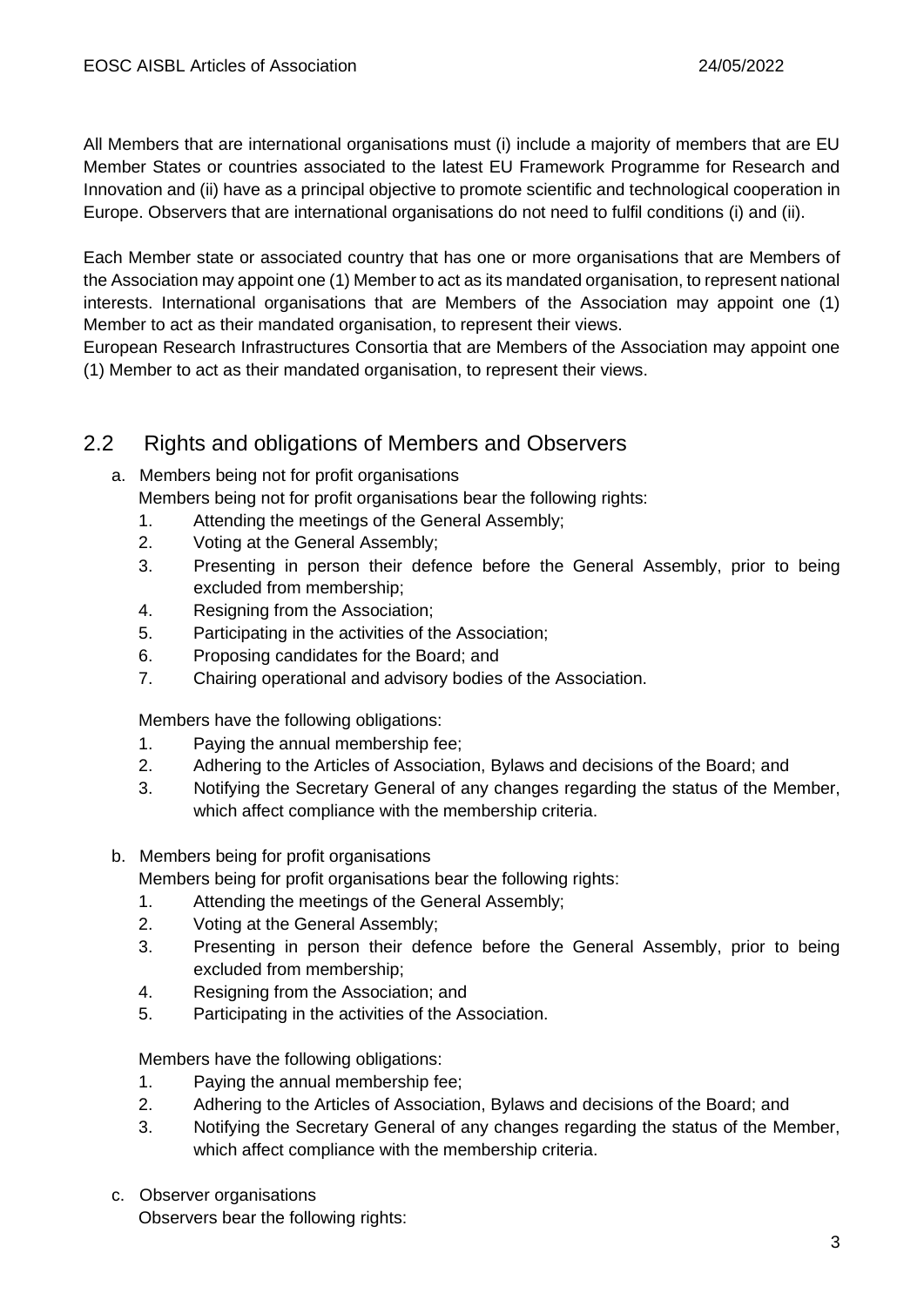- 1. Attending the meetings of the General Assembly without voting rights;
- 2. Presenting in person their defence before the General Assembly, prior to being excluded from membership;
- 3. Resigning from the Association; and
- 4. Participating in the activities of the Association.

Observers have the following obligations:

- 1. Paying the annual Observer fee;
- 2. Adhering to the Articles of Association, Bylaws and all decisions of the Board; and
- 3. Notifying the Secretary General of any changes regarding their status, which affect compliance with the criteria for Observers.

#### 2.3 Admission

Applications for admission as Member or Observer shall be submitted in writing to the President who will submit them to the next General Assembly following receipt of the applications. Membership is granted by the General Assembly. Due to the long period between two General Assemblies, on the proposal of the President, the Board may admit applicants as provisional Members or Observers pending final decisions of the General Assembly.

The General Assembly shall monitor the Association and make necessary steps to ensure that its composition and operation remains appropriate to its mission.

#### 2.4 Resignation & termination

Members and Observers may resign, or their membership may be terminated. Moreover, membership ceases automatically and with immediate effect when a Member or Observer is dissolved or liquidated, or no longer meets the conditions of admission. Resignation from membership must be notified to the Secretary General.

Members can submit their resignation by registered letter or email at any time. Should resignation occur less than six (6) months before the end of the financial year, the full membership fee for the following financial year shall be due despite resignation.

Observers may resign at any time by registered letter or email. The Observer fee for the remaining part of the financial year in which they resign shall not be reimbursed.

The General Assembly may terminate the membership status of any Member or Observer, after hearing the defence of the organisation concerned:

- 1. For serious contravention to the Articles of Association, the Bylaws, or a decision of the General Assembly or the Board, and if the Member or Observer has failed to rectify such contravention within a period of three (3) months after formal notice of the contravention has been given;
- 2. For acting in a manner seriously injurious to the reputation of the Association;
- 3. For default of payment of the financial contribution, after an official reminder has remained unremedied for more than ninety (90) calendar days from the date of issue;
- 4. For another serious reason it deems justified if the Member or Observer has failed to rectify such contravention within a period of three (3) months after a formal notice has been issued to cease the conduct.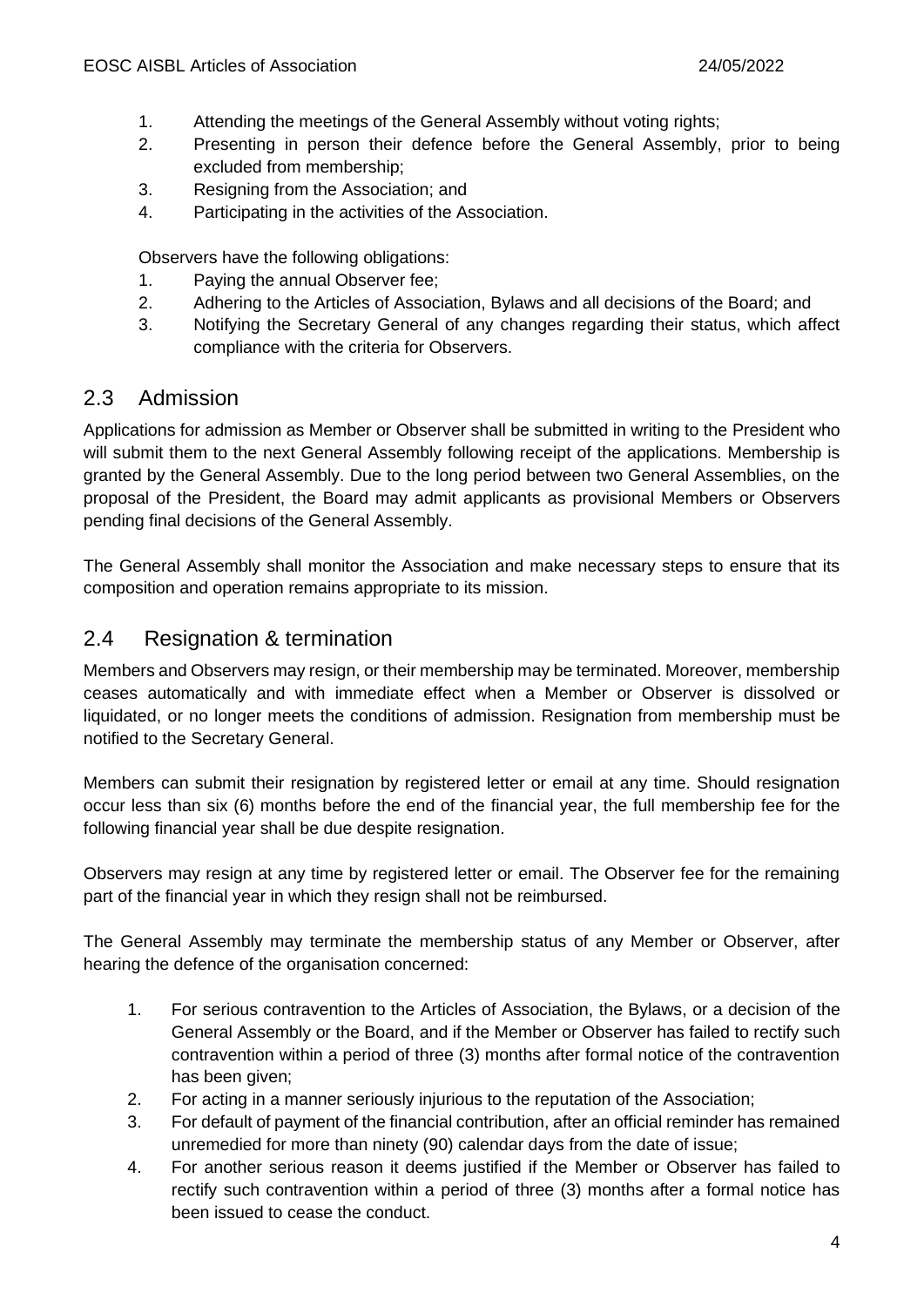The General Assembly shall justify its decision to terminate. The Member or Observer who sees its membership terminated by resignation, dissolution, liquidation, because it no longer meets the conditions of admission or otherwise, has no right whatsoever to the assets of the Association or to the Member fee or Observer fee already paid. Any fees due that are not already paid must be paid in full for the year that termination occurs.

#### 2.5 Fees

Together with the determination of the budget, the General Assembly sets the annual fees to be paid by each Member and Observer for the next accounting year, upon proposal by the Board.

While fees for Members may vary between the Members, the fee for Observers is equal for all Observers.

#### 2.6 Limited liability

The Members do not assume any liability for the commitments of the Association.

### ARTICLE 3. GENERAL ASSEMBLY

#### 3.1 Composition and powers

The General Assembly is the supreme authority of the Association and is composed of one (1) delegate per Member with voting rights and one (1) representative per Observer without voting rights.

The General Assembly elects the President for a term of three (3) years, who may be re-elected for one (1) more term. The General Assembly elects the Directors, in principle for a term of three (3) years. The Directors may be re-elected for one (1) more term. The President chairs the meetings of the General Assembly and the Board.

The General Assembly has all powers except those expressly reserved or delegated to the other bodies of the Association by the Code, these Articles of Association or by a decision passed by the General Assembly.

The General Assembly has the power to decide upon:

- 1. Any amendment to the Articles of Association;
- 2. Adoption and amendment of Bylaws;
- 3. Appointment, dismissal and discharge of members of the Board;
- 4. Appointment and dismissal of operational and advisory bodies;
- 5. Appointment, dismissal and discharge of the Statutory auditor;
- 6. Approval of the annual budget and accounts;
- 7. The dissolution of the Association as well as merger, demerger, transformation or any other restructuring;
- 8. Admittance and termination of Members and Observers; and
- 9. The fees for Members and Observers.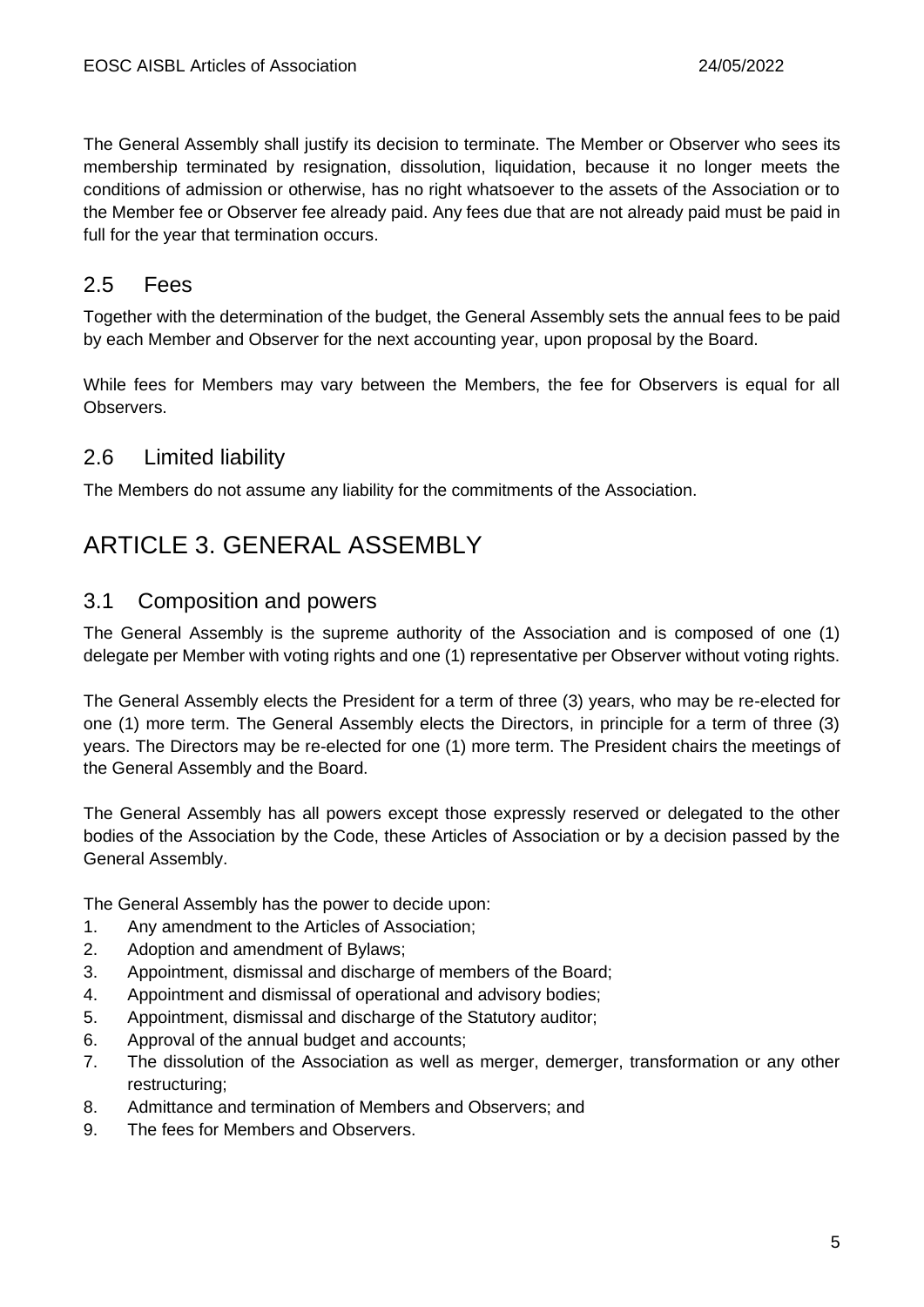#### 3.2 General Assembly meetings representation

The General Assembly meets at least once a year and more if required. It must be convened when one fifth of the Members so request. The date must be convened with sixty (60) calendar days noticed. Members may propose topics for the agenda up to thirty (30) calendar days prior to the meeting. The General Assembly members will receive all relevant documents at least twenty (20) calendar days before the meeting.

In cases of exceptional urgency duly justified, the time limit for convening the meeting and sending the draft agenda and all relevant documents is reduced to seven (7) calendar days. Any Member can waive such notice and, in any event, the meeting is deemed to have been duly convened if the member is present or represented at the meeting of the General Assembly.

Any Member may appoint proxyholders who do not have to be Members themselves. The proxy must comply with the form prescribed by the Board. It must be presented at the General Assembly. A power of attorney granted remains valid for any subsequent General Assembly to the extent that the agenda remains the same. Members can appoint a number (as specified in the Bylaws) of experts to attend the General Assembly meetings without voting rights.

#### 3.3 Quorum

A General Assembly shall validly deliberate if at least half of the Members is present or represented. Regarding the decisions mentioned in the following article and requiring a double majority, the General Assembly can only validly deliberate if at least half of the Members and at least half of mandated organisations are present.

When the quorum is not reached, the Board must convene a second meeting of the General Assembly no earlier than twenty (20) calendar days after the first one. The second meeting of the General Assembly is entitled to take valid decisions, irrespective of the number of Members present or represented.

#### 3.4 Voting

The General Assembly strives to adopt its decisions by consensus. If a vote proves necessary, the General Assembly makes its decisions as follows.

The General Assembly may only deliberate on the items set out in the agenda, unless a minimum of two-thirds (⅔) of the Members are present or represented and unanimously decide to add extra items on the agenda.

The decisions of the General Assembly are validly taken with a simple majority of votes of Members present or represented. Votes may be taken by a raising of hands, by paper ballot or by electronic means.

Notwithstanding the foregoing paragraph, the following decisions:

- 1. Modification of the Statutes;
- 2. Adoption, modification, and abolishment of the Bylaws;
- 3. Matters related to the high-level strategy;
- 4. Dissolution of the Association;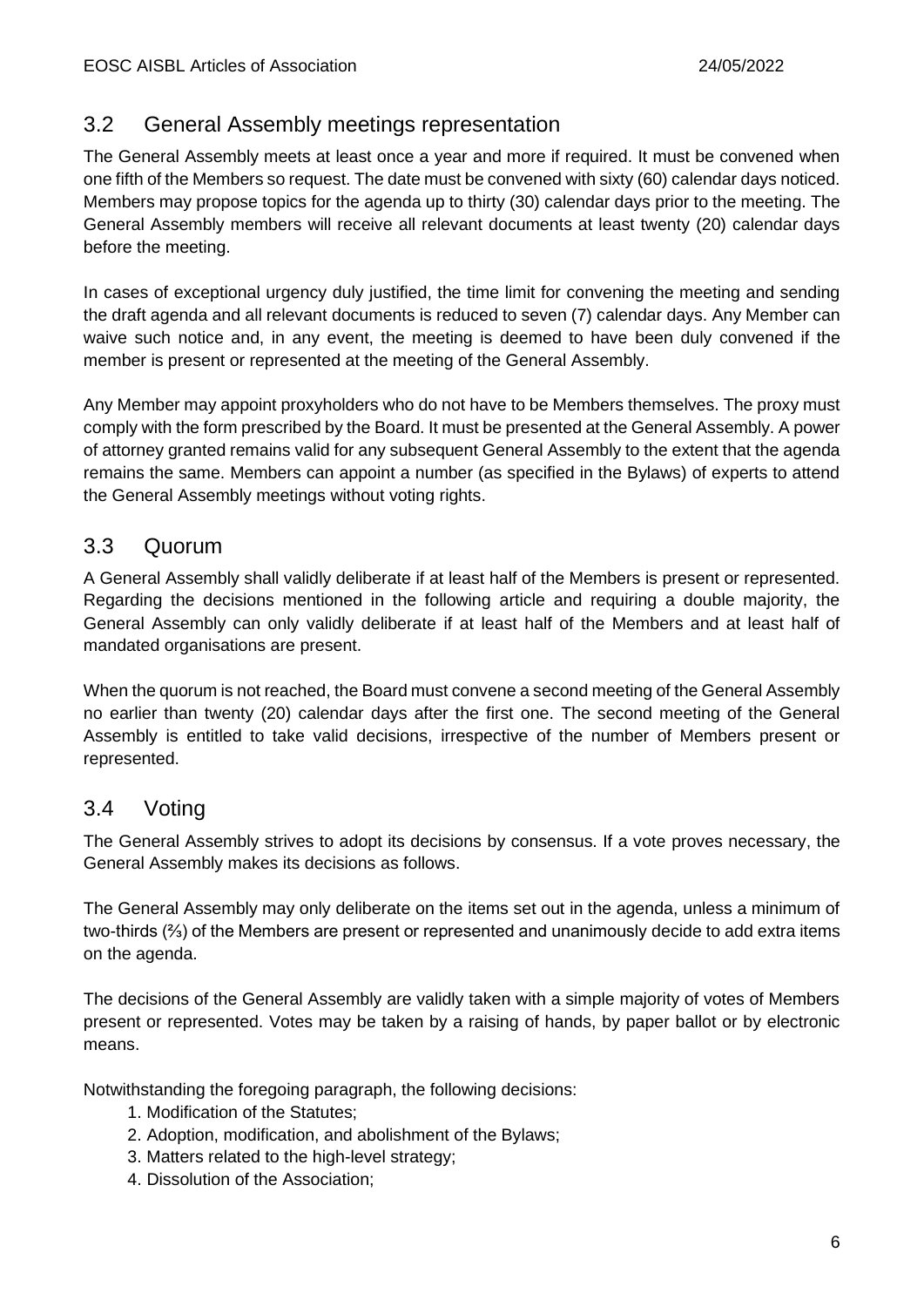5. The election of Directors of the Board;

require a double majority requiring both:

- Two-third (⅔) majority of votes of Members present or represented, and;
- Two-thirds (⅔) majority of votes of Mandated Organisations present or represented.

Notwithstanding the foregoing, for the following decision:

1. Approval of the annual accounts, budget and fees;

votes are allocated to the Members on the basis of the contribution to the annual budget in the current year. No Member can have less than one (1) vote;

and such decisions require:

• Two-third (⅔) majority of votes of Members present or represented.

In determining the various majorities provided for in this Statutes, only votes cast for or against a position shall be taken into account.

Members who are in arrears by 31st December on the previous year are ineligible to vote.

To enable anonymous voting, the Members' votes may not be disclosed to the other Members by the choice of systems used.

#### 3.5 (Written and electronic) meetings – Distance voting

Members may, within the legal limits, take unanimous and written decisions that fall within the competence of the General Assembly, with the exception of amendments to the Articles of Association.

The Board may allow Members to participate remotely in the General Assembly by means of an electronic means of communication made available by the Association, provided that the Association can verify the capacity and identity of the participating person concerned by means of the electronic means of communication used.

The convocation to the General Assembly shall include a clear and precise description of the procedures relating to distance participation.

If no summonses have been made, the General Assembly shall decide whether the relevant Member is validly present. In any event, the electronic means of communication should at least enable Members, without prejudice to any restriction imposed by or pursuant to the Belgian law, to take direct, simultaneous and continuous access to the discussions at the General Assembly and, as far as Members are concerned, to exercise their right to vote on all the points on which the General Assembly is to give its opinion. The electronic means of communication should also enable Members to participate in the deliberations and to ask questions.

The members of the General Assembly's bureau cannot participate in the General Assembly by electronic means.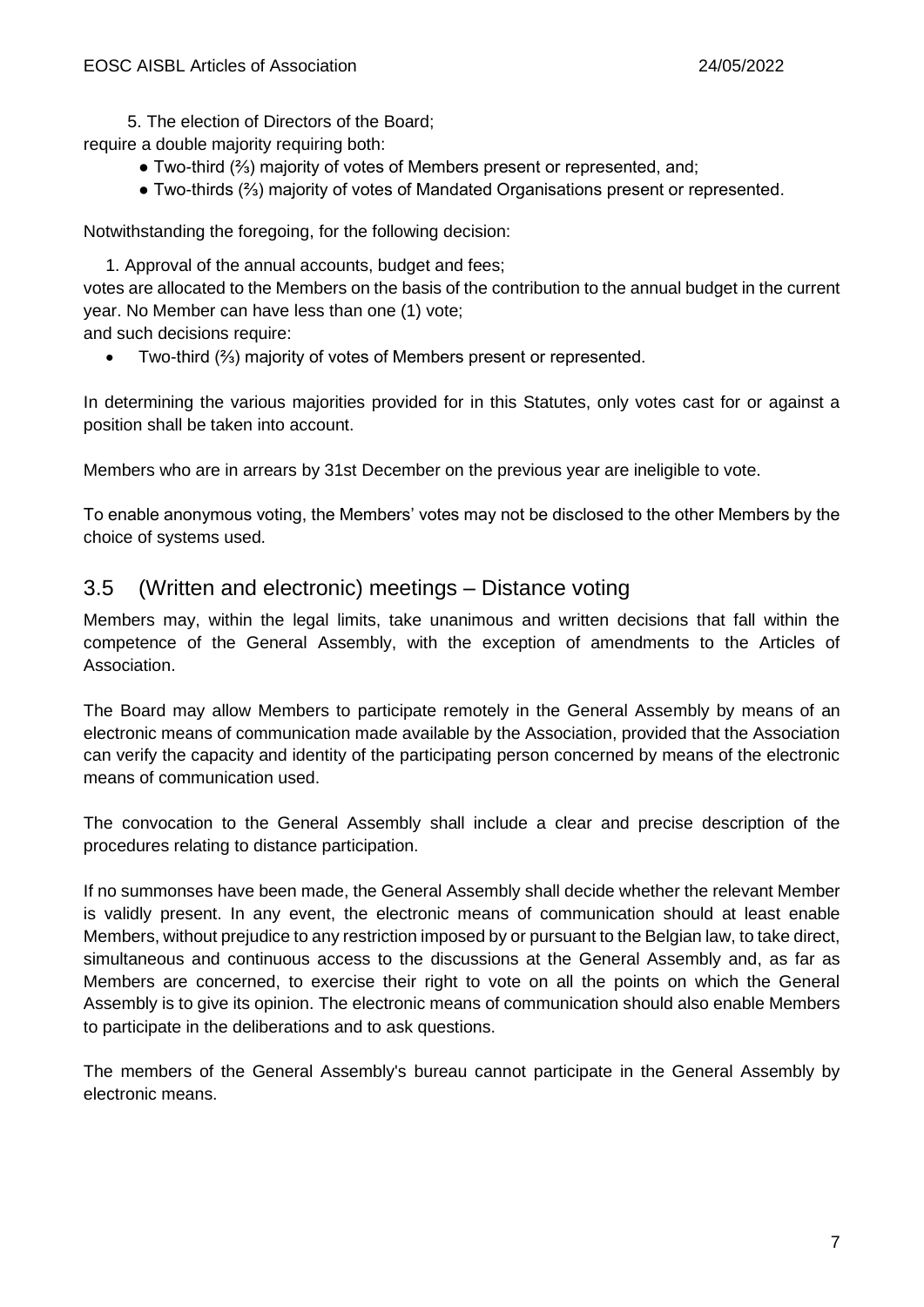Members may also vote remotely before the General Assembly, by letter or via the Association's website, provided that they have complied with the admission formalities and provided that the Board has approved the means of communication used. In any event, the means of communication used should allow the status and identity of the person wishing to vote remotely before the General Assembly.

The distance voting form shall contain at least the following entries: (i) the name of the Member and his registered office, (ii) the number of votes that the Member wishes to cast at the General Assembly, (iii) the agenda of the General Assembly, including the proposals for a decision, (iv) the period within which the Association must receive the form to vote remotely, (v) the Member's signature handwritten or electronic (in the manner provided for in the Belgian law), (vi) the voting method or abstention concerning each proposed decision. The forms stating neither the voting method nor the abstention shall be null and void.

Decisions made by the General Assembly by electronic means are deemed to come into force on the calendar day following that of the meeting of the General Assembly.

#### 3.6 Minutes

The decisions made by the General Assembly shall be recorded in minutes, which are provided to each Member out by mail or by email or displayed on the website of the Association within fifteen (15) calendar days of the meeting. Subsequently, Members have fifteen (15) calendar days to respond with proposals for amendments, followed by further cycles of (15) calendar days for the Board to act upon amendments and fifteen (15) calendar days for approval by Members.

Once approved, the minutes shall be signed by the President and kept in a register at the disposal of Members and Observers.

### ARTICLE 4. BOARD

#### 4.1 Composition and powers

The Board is composed of the President and Directors who are appointed in their individual capacity, from amongst the delegates of the General Assembly. Individuals can no longer be a delegate of the General Assembly once appointed to the Board. The appointments of the President and Directors shall be filed and published in accordance with the provisions of the Code.

The Board is chaired by the President and supported by the Vice-President and Treasurer. The number of Directors including these two last roles is a minimum of seven (7), or equal to the number of Members when there are fewer than seven (7) Members of the Association. The General Assembly will decide on the number of the Directors.

The General Assembly shall endeavour to ensure balance in terms of gender, diversity, geographic coverage, expertise and stakeholder representation.

The Board, on the proposal of the President, appoints the Vice-President and Treasurer from amongst its Directors. The members of the Board shall continue to act until re-election or until new members take office as specified in the Bylaws.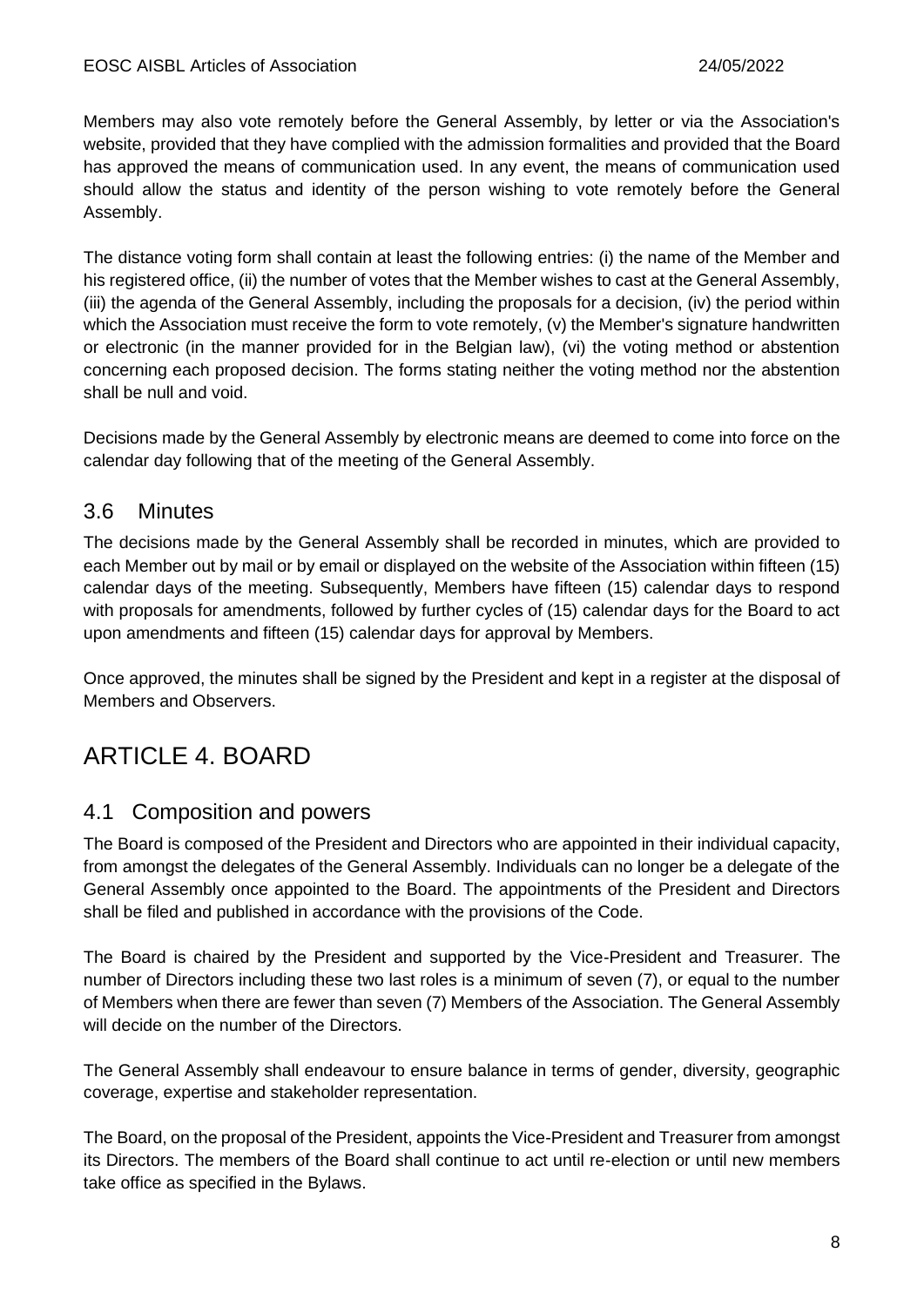The Board is in charge of achieving the purpose and directing the activities of the Association by implementing the decisions, instructions and recommendations adopted by the General Assembly.

The Board will announce the number of vacancies and terms so appointments can be staggered. The Board has the power to:

- 1. Convene the General Assembly;
- 2. Prepare the meetings of the General Assembly and propose decisions;
- 3. Prepare the budgets and the annual accounts, including the annual membership fees, and submit them to the General Assembly for approval;
- 4. Propose amendments to the Articles of Association and Bylaws;
- 5. Provide recommendations on the admission or termination of Members and Observers;
- 6. Direct the implementation of decisions made by the General Assembly;
- 7. Propose to set-up and dissolve operational and advisory bodies subject to validation by the General Assembly;
- 8. Appoint the Vice-President and Treasurer from amongst its Directors, and dismiss them;
- 9. Appoint, dismiss and discharge the Secretary General;
- 10. Represent the Association at external events, promoting the Associations' visibility, public relation work and identity; and
- 11. Propose to the General Assembly to appoint, dismiss and discharge the Statutory auditor.

The President will:

- 1. Act as legal representative of the Association;
- 2. Act as the spokesperson of the Association;
- 3. Together with the Board, lead and represents the Association;
- 4. Convene meetings of the Board;
- 5. Chair meetings of the General Assembly and the Board;
- 6. Together with the Board, enhance relationships and foster cooperation with strategic partners and other institutions in order to raise the Association's impact;
- 7. Decide on necessary ad hoc measures (limited to non-strategic issues) between meetings of the bodies;
- 8. Be responsible for the ongoing affairs of the Association and the preparation and implementation of the decisions by the General Assembly and the Board;
- 9. Propose the Vice President and Treasurer from amongst the Directors for appointment by the Board of Directors; and
- 10. Supervise the Secretary General.

The Vice-President will replace the President in the event of unavailability.

The Treasurer is responsible for:

- 1. Revising the annual budget of the Association;
- 2. Revising the financial reports and maintaining the Association's accounts; and
- 3. Supervising the finances of the Association.

The members of the Board do not have voting rights in the General Assembly. Their organisations need to appoint an alternate Delegate.

The Board may by an 80% majority decision delegate the day-to-day management of the Association to the Secretary General as well as revoke such delegation.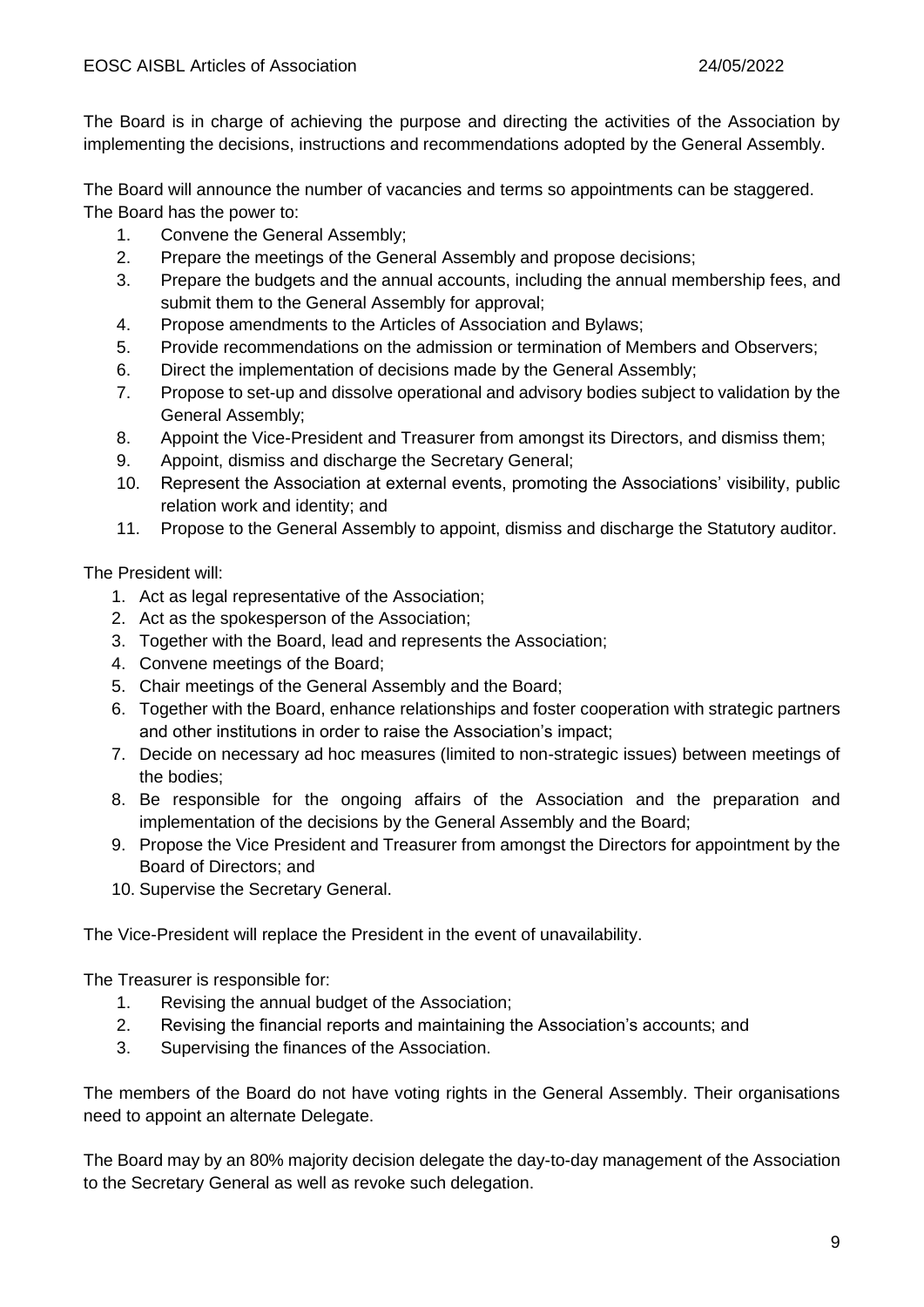#### 4.2 End of mandate

A Director may resign by notifying the President. The President may resign by notifying the Board which then notifies the General Assembly. A President and/or Director who is no longer an employee or a representative designated by a Member or who is part (either employed or engaged) of a Member leaving the Association is deemed to have resigned with immediate effect as from the date employment or representation or membership ceases.

In case of vacancy or for any reason that prevents the President from fulfilling office, the Vice-President temporarily takes this function until a new election of the President has been made by the General Assembly.

In case of vacancy or for any reason that prevents a Director from fulfilling office, the remaining Directors remain in charge. The Board, on notifying the President, may provisionally replace the Director that cannot fulfil office until the next General Assembly which shall decide on a definitive appointment.

#### 4.3 Conflict of Interest

Any member of the Board is required to inform the Board of any direct or indirect conflict of interest before the Board makes a decision, and they may not participate in the Board's deliberation on this action, nor vote in connection with it, under any circumstances.

If all members of the Board have a direct or indirect conflict of interest, the decision will be escalated to the General Assembly. If the General Assembly approves the decision, the Board will be able to implement the decision.

#### 4.4 Meetings of the Board

The Board meets at least four (4) times a year. The meetings may be called by the President or by at least two (2) Directors. The notice shall contain the place, date, time, and agenda of the meeting. It must be sent to all members of the Board at least eight (8) calendar days before the date of the meeting of the Board. Directors may propose topics for the agenda up to five (5) calendar days prior to the meeting of the Board. In case of urgency, the meeting can be set up in three (3) calendar days.

Directors may attend or be represented at a meeting of the Board in person, by telephone or by digital means.

Each member of the Board shall have the right to give a proxy to another member of the Board to be represented at a Board meeting. No member of the Board may hold more than two (2) proxies. The proxies must be received by the President at least two (2) calendar days before the date of the Board meeting. A power of attorney granted remains valid for any subsequent Board meeting to the extent that the agenda remains the same.

The President may invite third parties without voting rights to attend a meeting or part of a meeting of the Board. The Secretary General will ordinarily be invited to attend meetings of the Board ex officio without voting rights.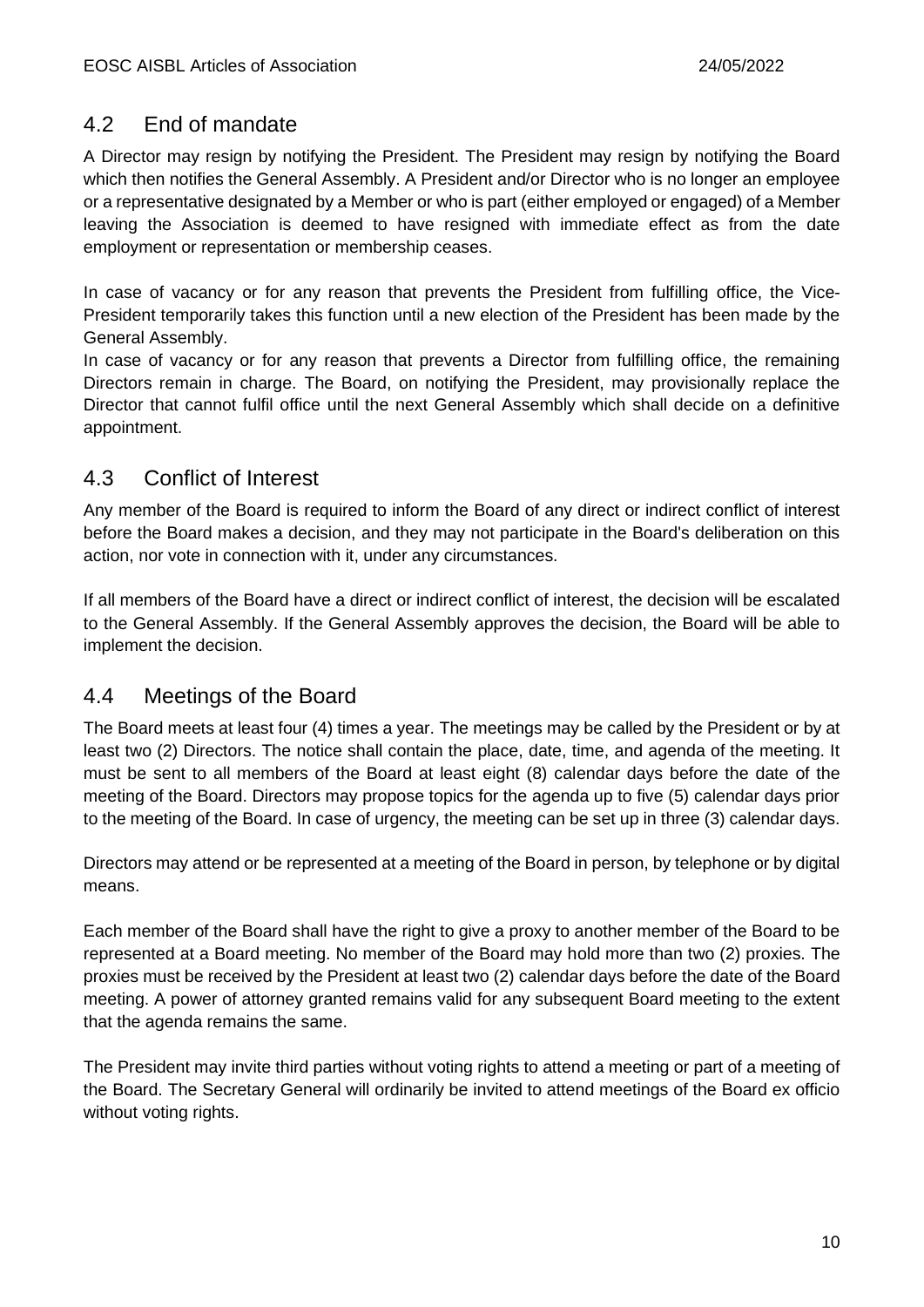#### 4.5 Decisions

The Board validly deliberates if at least half of the members of the Board are present or represented. If this quorum is not reached, a new meeting of the Board shall be convened no earlier than seven (7) calendar days after the first meeting. The second meeting of the Board is entitled to make valid decisions, irrespective of the number of members of the Board present or represented.

The Board may only deliberate on the items set out in the agenda unless a minimum of two-thirds (2/3) of the members of the Board are present or represented and decide unanimously to add extra items on the agenda.

The Board shall strive to adopt its decisions by consensus. If a vote proves necessary, each member of the Board has one (1) vote.

The Board makes its decisions by simple majority of the votes cast by the members of the Board present or represented. Abstentions, blank and invalid votes shall not be counted in the total amount of votes cast by the members of the Board present or represented. In the event of a tied vote, the President has a casting vote.

Votes may be taken by a raising of hands, by paper ballot or by electronic means. Voting will be transparent unless at least two (2) members of the Board request a secret ballot.

#### 4.6 Minutes

The decisions taken by the Board shall be recorded in minutes, which are sent out by email within fifteen (15) calendar days after the meeting of the Board to each member of the Board. Subsequently, members of the Board have fifteen (15) calendar days to respond with proposals for amendments, followed by further cycles of (15) calendar days for the President and Secretary General to act upon amendments and fifteen (15) calendar days for approval by the members of the Board.

Once approved, the minutes shall be signed by the President and be kept in a register at the disposal of the members of the Board. Members and Observers of the Association may request access to minutes, which may be provided in redacted form (e.g., when concerning personal data).

#### 4.7 Representation

The Association is validly represented in legal proceedings and towards third parties, including public officers by either:

- 1. By the President or Vice-President acting alone;
- 2. By an ad hoc proxy holder appointed by the General Assembly; or
- 3. Within the limits of day to day management of the Association, by the Secretary General.

#### 4.8 Limited liability

The members of the Board shall not be personally liable for the commitments of the Association. They are only liable for the (non-)performance of their function, including misconduct in their responsibilities and tasks.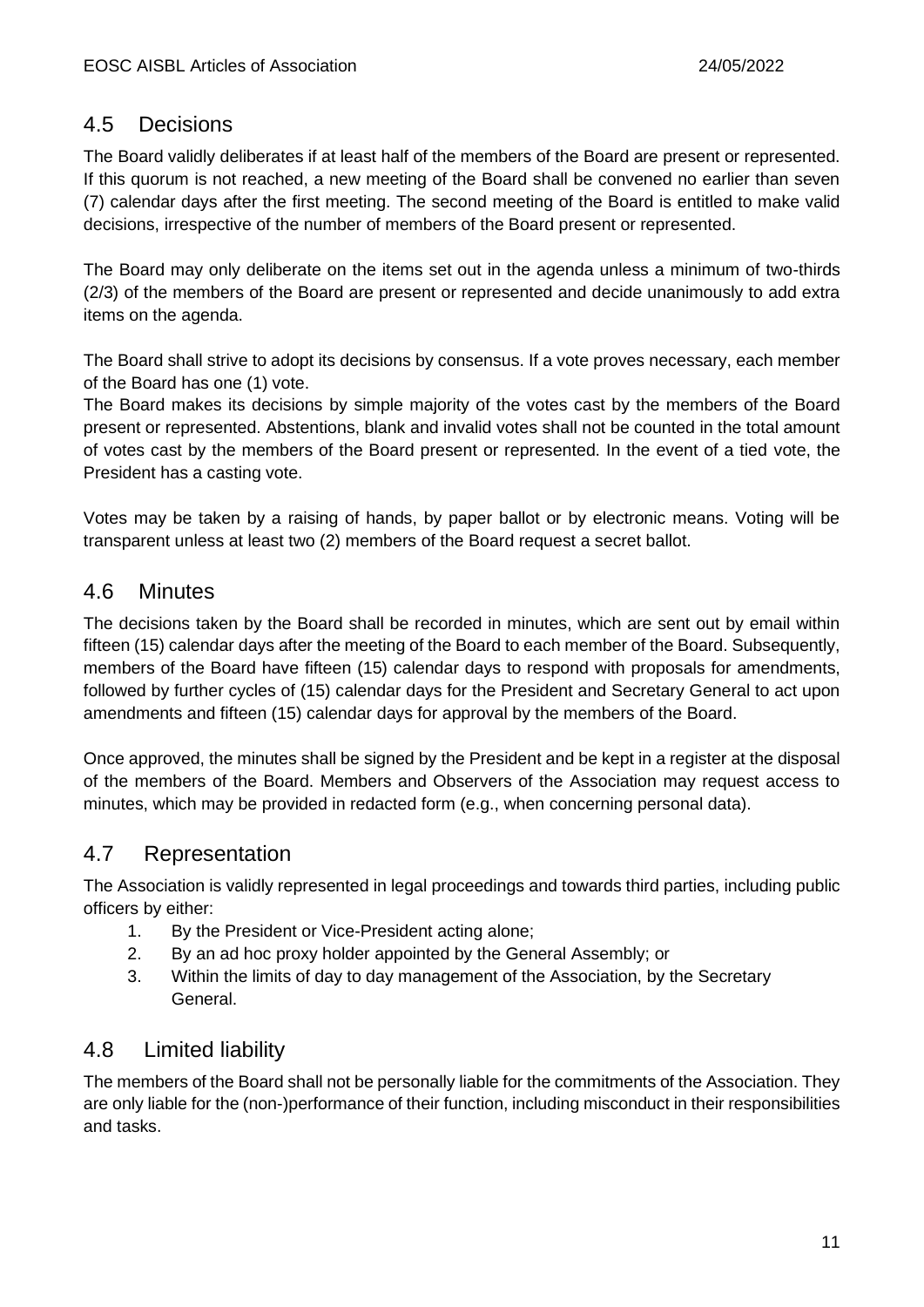# ARTICLE 5. SECRETARIAT

The Secretariat advises and supports the General Assembly and the Board and coordinates the implementation of their decisions. The Secretary General is entrusted with the day-to-day management of the Association, leads the Secretariat and serves as secretary to the General Assembly and the Board. The Secretary General discharges duties in accordance with the Articles of Association and the Bylaws. The Secretary General and the other staff of the Secretariat are compensated for their activities.

The Secretariat is responsible for:

- 1. supporting the Secretary General in conducting the day-to-day management, including, under supervision of the Secretary General, performing all administrative acts and other necessary arrangements including legal proceedings;
- 2. managing and administering the finances of the Association under supervision of the Secretary General; and
- 3. supporting the Secretary General in implementing the decisions of the General Assembly under the direction of the Board.

Daily management includes both acts and decisions which do not exceed the needs of the Association's daily life or those which, either because of the minor interest they represent or because of their urgent nature, do not justify the intervention of the Board.

# ARTICLE 6. OPERATIONAL AND ADVISORY BODIES

#### 6.1 Role

The Association may form operational bodies to address issues or concerns relating to the mission and operations of the Association.

The Association may form advisory bodies to provide advice on fulfilment of the Association's mission.

Each operational or advisory body may be constituted by one or more task forces.

#### 6.2 Creation

Any Member can propose the establishment of operational and advisory bodies. The proposal for their creation and dissolution is taken by the Board to the General Assembly to be validated. The purpose, tasks and expected term of operation, if applicable, of these entities are described in written terms of reference articulated by the Board*.*

#### 6.3 Membership

Chair(s) of operational and advisory bodies must come from members of the Association. Members of operational bodies should be members or observers of the Association. Members of advisory bodies in contrast may be internal or external to the Association. Members of the Board shall not be part of an advisory body. However, they may act as a liaison between the chair(s) of the body or subgroup and the Board as a whole. The appointment, term of service, and revocation of the role of Chairs is the responsibility of the Board. Members of operational and advisory bodies may be nominated by the Board, with approval of membership determined by the Board.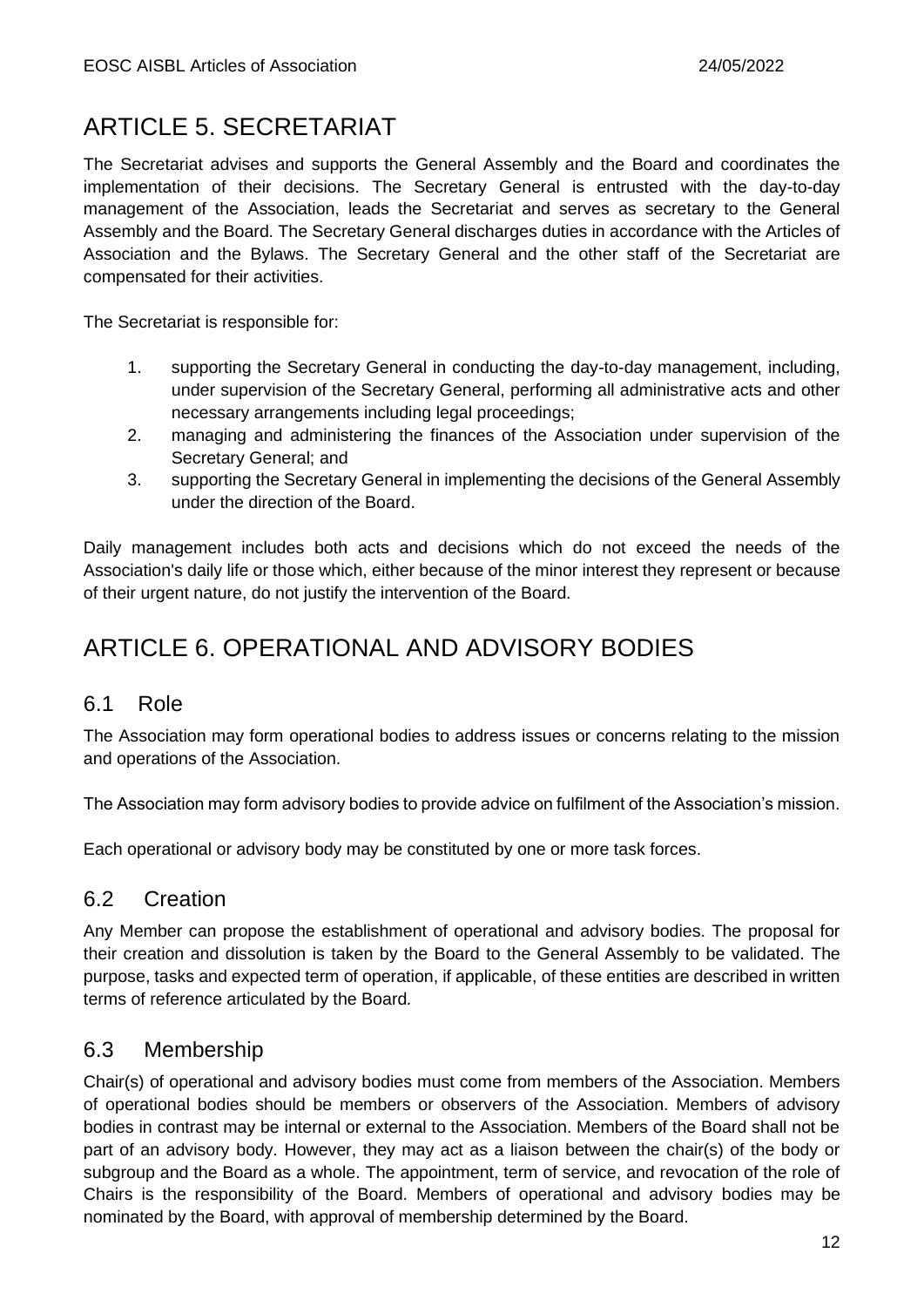# ARTICLE 7. FINANCING - FINANCIAL YEAR - BUDGET - STATUTORY AUDITOR - RECORDS RETENTION

#### 7.1 Financing

The reporting currency of the Association shall be the Euro for the annual accounts and all other official accounting, tax and legal documents.

The Association is financed through the fees of its Members and Observers. It may also accept:

- 1. Subsidies or grants by Members, Observers, other organisations or legal persons, subject to acceptance by the Board; and
- 2. Donations or bequests of financial or other assets free of legal encumbrances, subject to review and acceptance by the Board and the Statutory auditors, and in accordance with the Code.

#### 7.2 Financial year

The financial year shall begin on 1 January and end on 31 December.

#### 7.3 Budget

The annual budget of the Association projects the income and expenditure for the next financial year, linked to the activities and resources. The Secretary General prepares and submits the budget to the Board forty (40) calendar days prior to the annual meeting of the General Assembly.

#### 7.4 Statutory auditor

The General Assembly appoints a Statutory auditor, if required by law, from among Members of the Belgian Institute of Chartered Accountants.

The role of the Statutory auditor is to:

- Advise on and verify establishment and maintenance of internal financial procedures, including the retention of financial records; and
- Verify the annual accounts of the Association in accordance with the Code.

#### 7.5 Records retention

All financial records pertinent to income and expenditure, as well as Statutory auditors' reports, whether in printed or electronic format, are retained by the Association for a period of ten (10) years.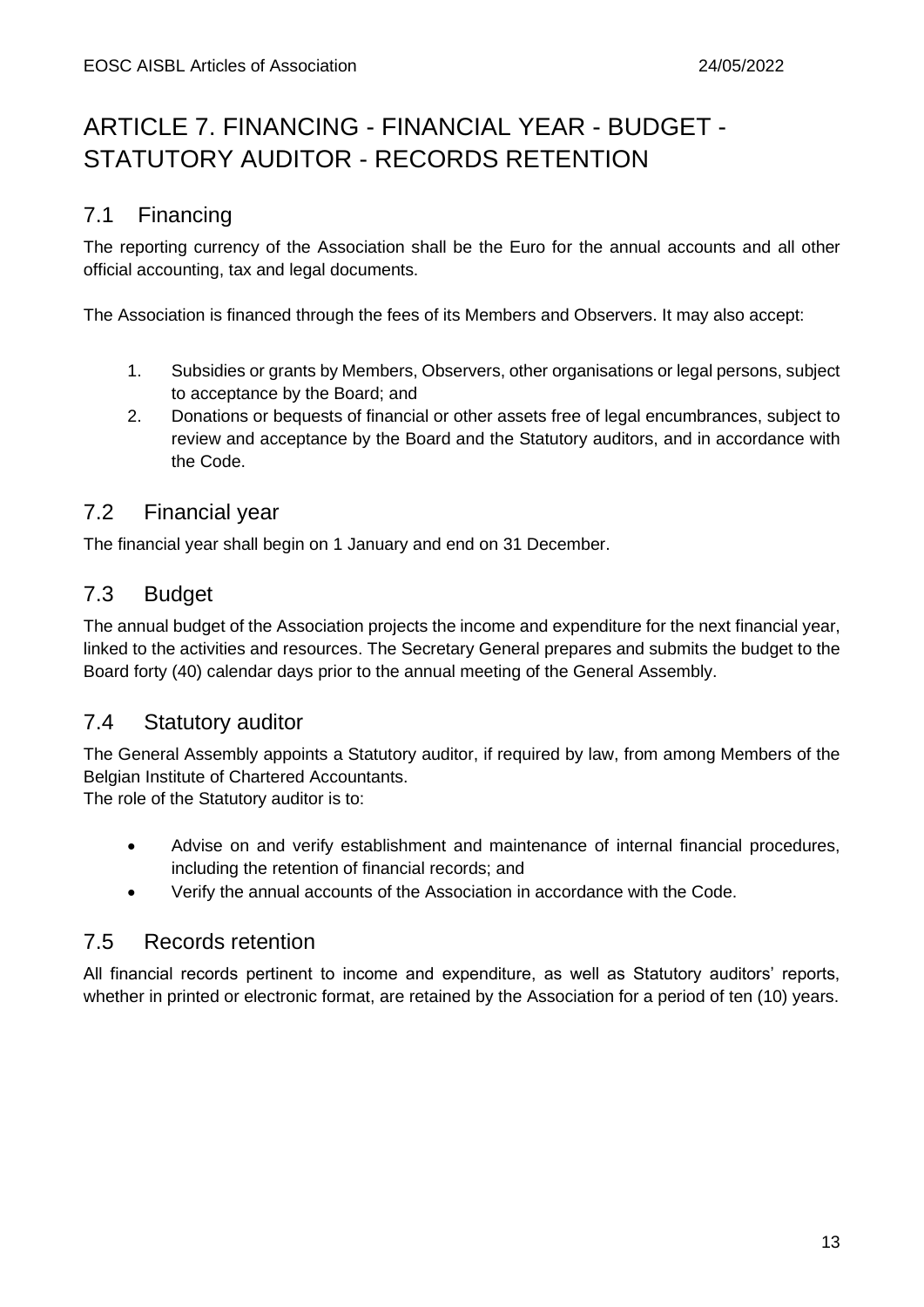# ARTICLE 8. AMENDMENTS TO ARTICLES OF ASSOCIATION - **DISSOLUTION**

#### 8.1 Amendments to Articles of Association

The Board proposes modification of the Articles of Association to the General Assembly.

Any proposals for modification must be brought to the attention of Members at least four (4) weeks prior to the date of the General Assembly that shall resolve thereon. Article 3.4 outlines voting procedures for modification of the Articles of Association.

#### 8.2 Dissolution and liquidation

The General Assembly, upon proposal by the Board, may decide to dissolve and liquidate the Association, and to appoint and define the powers and fees of one or more liquidators.

Article 3.4 outlines voting procedures for dissolution of the Association.

The liquidators shall distribute the net assets of the Association, if any, to a European non-profit organisation with similar or closely related objectives to that of the Association.

### ARTICLE 9. GENERAL PROVISIONS

#### 9.1 Choice of residence

Members, Observers, each member of the Board, the Secretary General, the statutory auditor, the liquidators or provisional directors may choose residence at the place where they carry out their professional activity. In that case, only this address shall be communicated in the documents filed with the corporate court.

All notices concerning the Association to the organs of directors and the statutory auditor shall be given at the last email address notified to the Association or, failing that, at the last postal address notified to the Association. Any change shall be notified to the Board by e-mail with acknowledgment of receipt or by registered letter or by letter with acknowledgment of receipt.

If no such address is known, all notices, communications, reminders, summonses and service of process relating to the affairs of the Association shall be validly effected at the registered office of the Association.

#### 9.2 Bylaws

The General Assembly adopts and modifies the Bylaws, which implement and specify the provisions of these Articles of Association and regulate the daily activities of the Association, upon proposal of the Board.

Article 3.4 outlines voting procedures for adoption, modification, and abolishment of the Bylaws.

In case of discrepancies between the Bylaws and these Articles of Association, the latter shall prevail.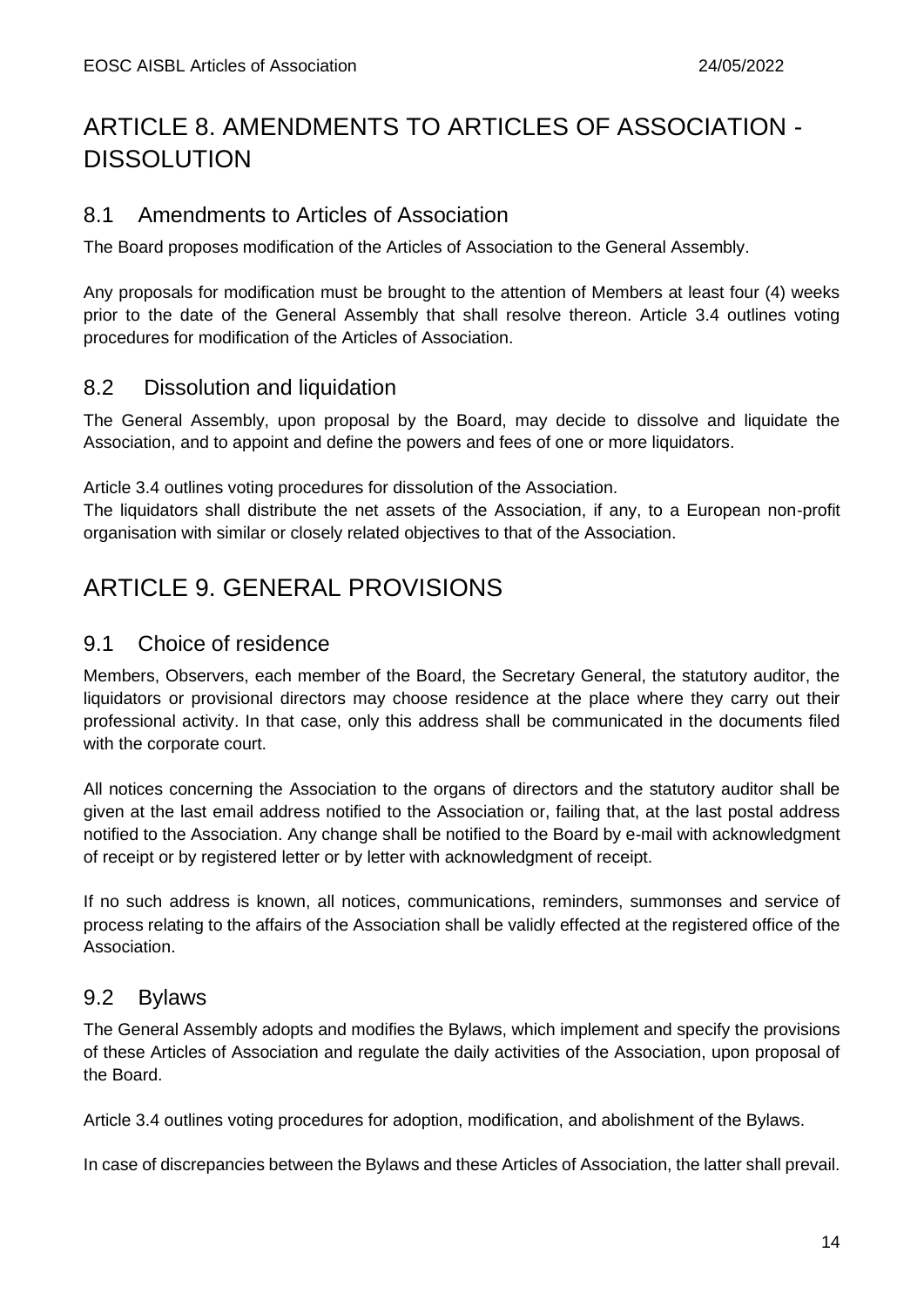#### 9.3 Applicable Law

The Articles of Association, the Bylaws and/or any decisions of the General Assembly and Board, are governed by the Belgian law.

For all that is not provided for in these Articles of Association or the Bylaws, only the provisions of the Code apply.

#### 9.4 Conflict resolution

Should any dispute arise between Members, Observers, and/or the Association regarding the interpretation and application of these Articles of Association, the Bylaws or any decisions of the General Assembly or the Board, the Members, Observers, and/or the Association shall submit the dispute to mediation in accordance with the CEPANI mediation rules. The place of mediation shall be Brussels. The language to be used in mediation shall be English.

If, and to the extent that, any such dispute has not been settled pursuant to the mediation within two (2) months of the commencement of the mediation, it shall, upon the filing of a request for arbitration by either party (a Member/Observer or the Association), be referred to and finally determined by arbitration in accordance with the CEPANI arbitration rules. Alternatively, if, before the expiration of the said period of two (2) months, either party fails to participate or to continue to participate in the mediation, the dispute shall, upon the filing of a request for arbitration by the other party, be referred to and finally determined by arbitration in accordance with the CEPANI Rules of Arbitration. The arbitration tribunal shall consist of three arbitrators designated in accordance with the CEPANI Rules of Arbitration. The place of arbitration shall be Brussels. The language to be used in the arbitration proceedings shall be English.

Notwithstanding the above, should the national law of the Member or Observer not allow such a Party to submit a dispute to arbitration or mediation, the dispute shall be referred to the competent national court of Belgium.

#### 9.5 Language

The working language is English, without prejudice to applicable legal obligations.

These Articles of Association have been written in French and English. Both French and English versions are filed with the clerk's office of the competent court. In the event of any discrepancy between the aforementioned versions, the French version shall prevail.

### ARTICLE 10. DEFINITIONS

In these Articles of Association, the following words have the following meaning:

"Articles of Association" means these articles of the Association.

"Association" means European Open Science Cloud Association.

"Board" means the board of the Association as mentioned in article 4.1.

"Bylaws" means the bylaws of the Association as mentioned in article 9.2.

"Code" means the Code of companies and associations as introduced by the law of 23 March 2019 and as amended from time to time.